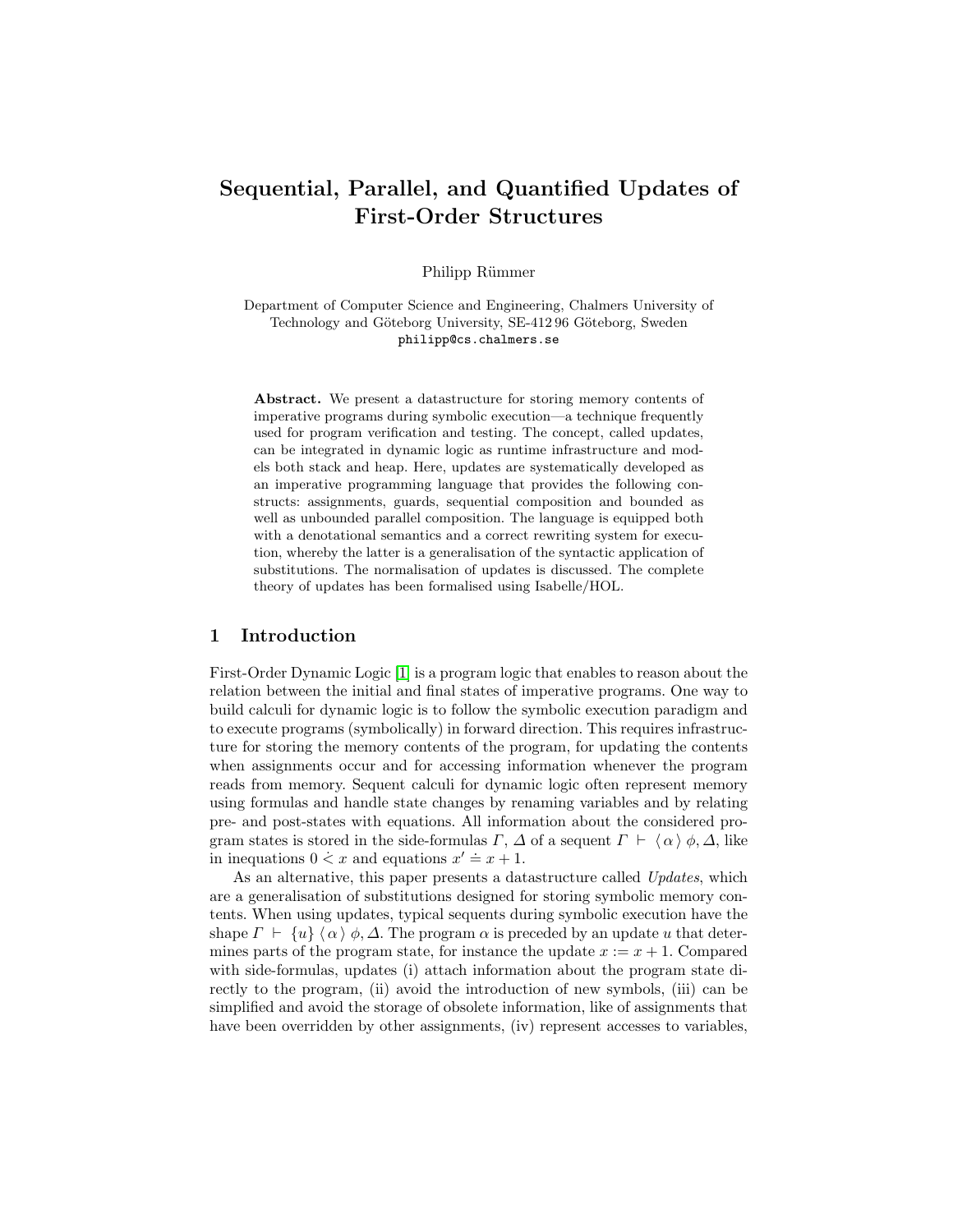array cells or instance attributes (in object-oriented languages) in a uniform way, (v) delay case-distinctions that can become necessary due to aliasing, (vi) can be eliminated mechanically once a program has been worked off completely.

Historically, updates have evolved over years as a central component of the KeY system [\[2\]](#page-14-1), a system for deductive verification of Java programs. They are used both for interactive and automated verification. In the present paper, we define updates as a formal language (independently of particular program logics) and give them a denotational semantics based on model-theoretic semantics of first-order predicate logic. The language is proposed as an intermediate language to which sequential parts of more complicated languages (like Java) can stepwise be translated. The thesis [\[3\]](#page-14-2) related to this paper gives a rewriting system that allows to execute or eliminate updates mechanically. The main contributions of the paper are new update constructs (in particular quantification), the devel-opment of a complete metatheory of updates and its formalisation<sup>[1](#page-1-0)</sup> using the Isabelle/HOL proof assistant [\[4\]](#page-14-3), including proofs of all lemmas about updates that are given in the present paper or in [\[3\]](#page-14-2).

The paper is organised as follows: Sect. [2](#page-1-1) motivates updates through an example. Sect. [3](#page-2-0) and [4](#page-3-0) introduce syntax and semantics of a basic version of updates in the context of a minimalist first-order logic. Sect. [5](#page-7-0) describes the rewriting system for executing updates. Sect. [6](#page-8-0) adds an operator for sequential composition to the update language. Sect. [7](#page-9-0) shows how heap structures can be modelled and modified using updates, which is applied in Sect. [8](#page-11-0) about symbolic execution. Sect. [9](#page-12-0) discusses laws for simplification of updates.

# <span id="page-1-1"></span>2 Updates for Symbolic Execution in Dynamic Logic

We give an example for symbolic execution using updates in dynamic logic. Notation and constructs used here are later introduced in detail. The program fragment max is written in a Java-like language and is executed in the context of a class/record List representing doubly-linked lists with attributes next, prev and *val* for the successor, predecessor and value of list nodes:

 $max =$  if  $(a.val \le a.next.val)$   $g = a.next.val;$ else  $g = a.val;$ 

where  $a$  and  $g$  are program variables pointing to list nodes. The initial state of program execution is specified in an imperative way using an update:

$$
init = a.prev := nil | b.next := nil | a.next := b | b.prev := a | a.val := c | b.val := d
$$

init can be read as a program that is executing a number of assignments in parallel and that is setting up a list with nodes a and b. In case  $a = b$ —which is possible because we do not specify the opposite—the two nodes will collapse to the single node of a cyclic list and will carry value  $d$ : assignments that literally

<span id="page-1-0"></span> $^1$  <www.cs.chalmers.se/~philipp/updates.thy>,  $\approx 3500$  lines Isabelle/Isar code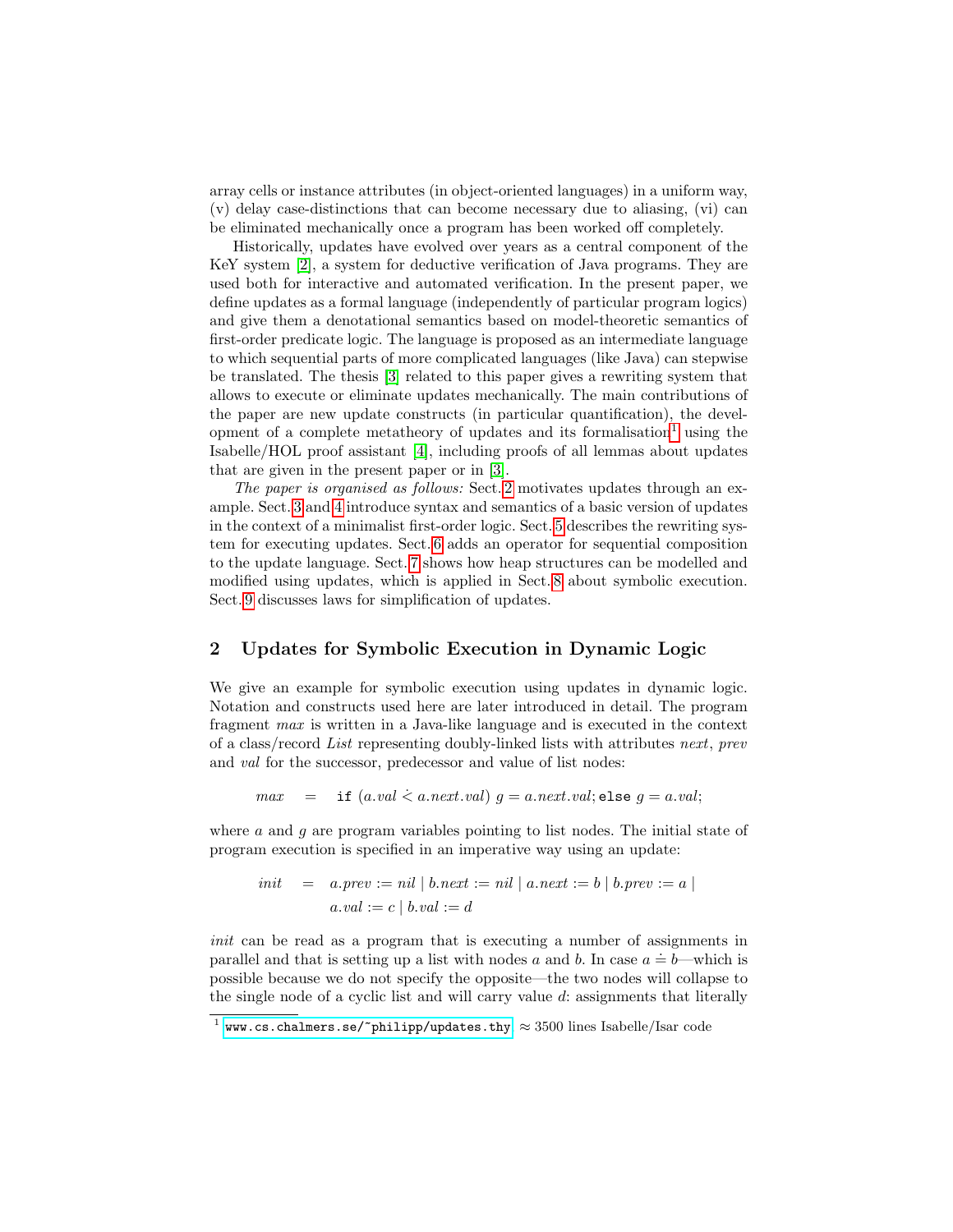occur later  $(b.val := d)$  can override earlier assignments  $(a.val := c)$ . This means that parallel composition in updates also has a sequential component: while the left- and right-hand sides of the assignments are all evaluated in parallel, the actual writing to locations is carried out sequentially from left to right.

When adding updates to a dynamic logic, they can be placed in front of modal operators for programs, like in  $\{init\} \langle max \rangle \phi$ . The diamond formula  $\langle max \rangle \phi$ alone expresses that a given formula  $\phi$  holds in at least one final state of max. Putting the update *init* in front means that first *init* and then the program max is supposed to be executed—*init* sets up the pre-state of  $max$ .

We execute *max* symbolically by working off the statements in forward direction. Effects of the program are either appended to the update init or are translated to first-order connectives. We denote execution steps of max by  $\rightsquigarrow$ and write  $\equiv$  for an update simplification step. *init* is used as an abbreviation.

 $\{init\}$   $\langle$  if  $(a.val \le a.next.val)$   $g = a.next.val;$  else  $g = a.val;$ )  $\phi$ 

A conditional statement can be translated to propositional connectives. The branch condition is  $co = (a.val \le a.next.val)$ .

$$
\rightsquigarrow \{init\} ((co \land (g = a.next.val; ) \phi) \lor (\neg co \land (g = a.val; ) \phi))
$$

The application of init distributes through propositional connectives. Applying init to co yields the condition  $co' = (\{init\} \ co) \equiv ((if \ a \doteq b \ then \ d \ else \ c) \doteq d).$ 

 $\equiv$   $\left(\frac{co'}{\wedge \{init\}}\right)\left\langle g = a.next.val.\right\rangle \phi \vee \left(\neg co' \wedge \{init\}\right)\left\langle g = a.val.\right\rangle \phi$ 

The program assignments are turned into update assignments that are sequentially ( ; ) connected with init.

$$
\rightsquigarrow (co' \wedge \{init; g := a.next.val\} \phi) \vee (\neg co' \wedge \{init; g := a.val\} \phi)
$$

The updates are simplified by turning sequential composition ; into parallel composition  $\vert$ . The update *init* has to be applied to the right-hand sides, which become  $({init} \ a.next.val) \equiv d$  and  $({init} \ a val) \equiv (if \ a \doteq b \ then \ d \ else \ c).$ 

$$
\equiv (c\omicron' \land \{init \mid g := d\} \phi) \lor (\neg c\omicron' \land \{init \mid g := (\text{if } a = b \text{ then } d \text{ else } c)\}\phi)
$$

The last formula is logically equivalent to the original formula  $\{init\}$   $\langle max \rangle \phi$ and can further be simplified by applying the updates to  $\phi$ . An implementation like in KeY can, of course, easily carry out all shown steps automatically.

## <span id="page-2-0"></span>3 Syntax of Terms, Formulas, and Updates

The present paper is a self-contained account on updates. To this end, we abstract from concrete program logics and define syntax and semantics of a (min- $\text{imalist}$ <sup>[2](#page-2-1)</sup> first-order logic that is equipped with updates. Updates can, however, be integrated in virtually any predicate logic, e.g., in dynamic logic.

We first define a basic version of our logic that contains the most common constructors for terms and formulas (see e.g. [\[5\]](#page-14-4)), the equality predicate  $\dot{=}$  and

<span id="page-2-1"></span><sup>2</sup> We do not include many common features like arbitrary predicate symbols, in order to keep the presentation concise. Adding such concepts is straightforward.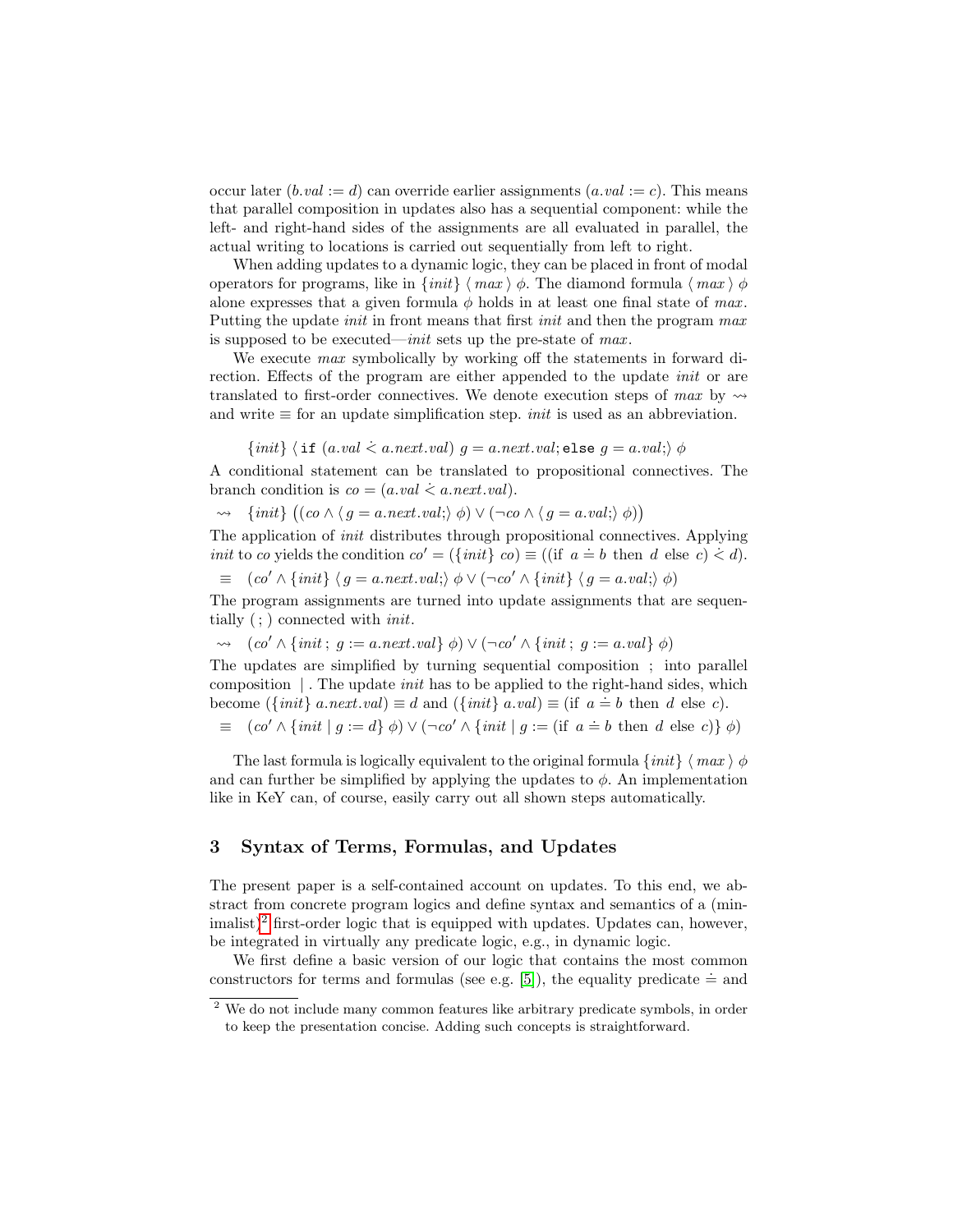a strict order relation  $\dot{\le}$ , as well as operators for minimum and conditional terms. The two latter are not strictly necessary, but enable a simpler definition of laws and rewriting rules. In this section, updates are only equipped with the connectives for parallelism, guards and quantification, sequential composition is added later in Sect. [6.](#page-8-0)

In order to define the syntax of the logic, we need (i) a vocabulary  $(\Sigma, \alpha)$  of function symbols, where  $\alpha : \Sigma \to \mathbb{N}$  defines the arity of each symbol, and (ii) an infinite set Var of variables.

<span id="page-3-2"></span>Definition 1. The sets Ter, For and Upd of terms, formulas and updates are defined by the following grammar, in which  $x \in Var$  ranges over variables and  $f \in \Sigma$  over functions:

*Ter* ::= 
$$
x | f(Ter, ..., Ter)|
$$
 if *For* then *Ter* else *Ter*  $| \min x$ . *For*  $| \{Upd\}$  *Ter*  
\n*For* ::= *true*  $| false | For \land For | For \lor For | \neg For \forall x$ . *For*  $| \exists x$ . *For*  $|$   
\n*Ter* = *Ter*  $| Ter \leq Ter | \{Upd\} For$ 

$$
Upd ::= \text{skip} | f(Ter, \ldots, Ter) := Ter | Upd | Upd | \text{if } For \{Upd\} | \text{for } x \{Upd\}
$$

The update constructors represent the empty update skip, assignments to function terms  $f(s_1, \ldots, s_n) := t$ , parallel updates  $u_1 | u_2$ , guarded updates if  $\phi \{u\}$ , and quantified updates for  $x \{u\}$ . The possibility of having function terms as left-hand sides of assignments is crucial for modelling heaps. In Sect. [2,](#page-1-1) expressions like a.prev are really function terms  $prev(a)$ , but we use the more common notation from programming languages. More details are given in Sect. [7.](#page-9-0) There are also constructors for applying updates to terms and to formulas (like  $\{u\}$   $\phi$ ).

We mostly use vector notation for the arguments  $\bar{t}$  of functions. Operations on terms are extended canonically or in an obvious way to vectors, for instance  $f(\{u\}\,\bar{t}) = f(\{u\}\,\bar{t}_1,\ldots,\{u\}\,\bar{t}_n), \text{ val}_{S,\beta}(\bar{t}) = (\text{val}_{S,\beta}(t_1),\ldots,\text{val}_{S,\beta}(t_n)).$ 

#### <span id="page-3-0"></span>4 Semantics of Terms, Formulas, and Updates

The meaning of terms and formulas is defined using classical model-theoretic semantics. We consider interpretations as mappings from *locations* to *individuals* of a universe U (the predicates  $\dot{=}$  and  $\dot{\le}$  are handled separately):

**Definition 2.** Given a vocabulary  $(\Sigma, \alpha)$  of function symbols and an arbitrary set U, we define the set  $Loc_{(\Sigma,\alpha),U}$  of locations over  $(\Sigma,\alpha)$  and U by

$$
Loc_{(\Sigma,\alpha),U} := \{ \langle f, (a_1,\ldots,a_n) \rangle \mid f \in \Sigma, \ \alpha(f) = n, \ a_1,\ldots,a_n \in U \}.
$$

If the indexes are clear from the context, we just write Loc instead of  $Loc_{(\Sigma,\alpha),U}$ .

The following definition of structures/algebras deviates from common definitions in the addition of a strict well-ordering on the universe.[3](#page-3-1) The well-ordering is used for resolving clashes that can occur in quantified updates (see Example [1](#page-6-0) and Sect. [8\)](#page-11-0).

<span id="page-3-1"></span><sup>&</sup>lt;sup>3</sup> As every set can be well-ordered (based on Zermelo-Fraenkel set theory [\[6\]](#page-14-5)) this does not restrict the range of considered universes. Because the well-ordering is also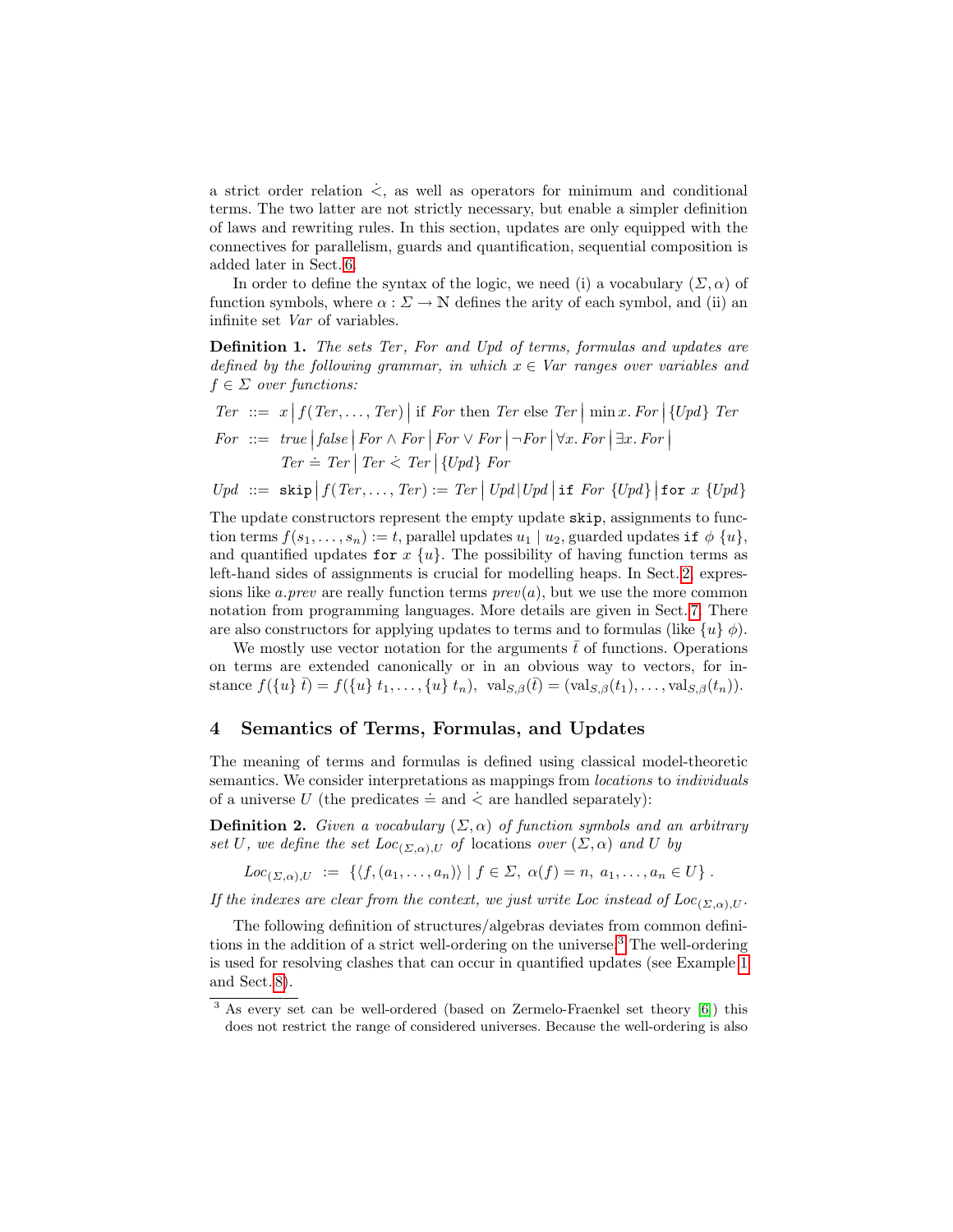**Definition 3.** Suppose that a vocabulary  $(\Sigma, \alpha)$  of function symbols is given. A well-ordered algebra *over*  $(\Sigma, \alpha)$  is a tuple  $S = (U, \langle , I \rangle)$ , where

- $U$  is an arbitrary non-empty set (the universe),
- $<$  is a strict well-ordering on U, i.e., a binary relation with the properties<sup>[4](#page-4-0)</sup> • Irreflexivity:  $a \nless a$  for all  $a \in U$ ,
	- Transitivity:  $a_1 < a_2$ ,  $a_2 < a_3$  entails  $a_1 < a_3$   $(a_1, a_2, a_3 \in U)$ ,
	- Well-orderedness: Every non-empty set  $A \subseteq U$  contains a least element  $\min_{A \in A} A \in A$  such that  $\min_{A \in A} A \in A$  for all  $a \in A \setminus \{ \min_{A} A \}$ ,
- I is a (total) mapping  $Loc_{(\Sigma,\alpha),U} \to U$  (the interpretation).

A partial interpretation is a partial function  $Loc_{(\Sigma,\alpha),U} \rightarrow U$ .

A (partial) function  $f : M \to N$  is here considered as a subset of the cartesian product  $M \times N$ . For combining and modifying interpretations, we frequently make use of the *overriding* operator  $\oplus$ , which can be found in Z [\[7\]](#page-14-6) and many other specification languages. For two (partial or total) functions  $f, g : M \rightarrow N$ we define

$$
f \oplus g := \{(a \mapsto b) \in f \mid \text{for all } c: (a \mapsto c) \notin g\} \cup g
$$
,

i.e., g overrides f but leaves f unchanged at points where g is not defined. For  $S = (U, \leq, I)$ , we also write  $S \oplus A := (U, \leq, I \oplus A)$  as a shorthand notation.

Definition 4. A variable assignment over a set Var of variables and a wellordered algebra  $(U, \leq, I)$  is a mapping  $\beta : Var \rightarrow U$ .

Given a variable assignment  $\beta$ , we denote the assignment that is altered in exactly one point as is common:

$$
\beta_x^a(y) \ := \ \begin{cases} a & \text{for } x = y \\ \beta(y) & \text{otherwise} \end{cases}
$$

From now on, we consider the vocabulary  $(\Sigma, \alpha)$  and Var as fixed.

<span id="page-4-1"></span>**Definition 5.** Given a well-ordered algebra  $S = (U, \langle, I \rangle)$  and a variable assignment  $\beta$ , we define the evaluation of terms, formulas and updates through the equations of Table [1](#page-5-0) as the (overloaded) mapping

 $val_{S,\beta}: Ter \to U$ ,  $val_{S,\beta}: For \to \{tt, ff\},$   $val_{S,\beta}: Upd \to (Loc \to U),$ 

i.e., in particular updates are evaluated to partial interpretations.

 $\overline{\text{accessible}}$  through the predicate  $\dot{\le}$ , however, the expressiveness of the logic goes beyond pure first-order predicate logic. One can, for instance, axiomatise natural numbers up to isomorphism with a finite set of formulas. In our experience, this is not a problem for the application of updates, because quantification in updates will in practice only be used for variables representing integers, objects or similar types. On such domains, appropriate well-orderings are readily available and have to be handled anyway.

<span id="page-4-0"></span><sup>&</sup>lt;sup>4</sup> Note, that well-orderings are linear, i.e.,  $a < b$ ,  $a = b$ , or  $b < a$  for arbitrary  $a, b \in U$ . Further, well-orderings are well-founded—there are no infinite descending chains which enables us to use well-founded recursion when defining update evaluation.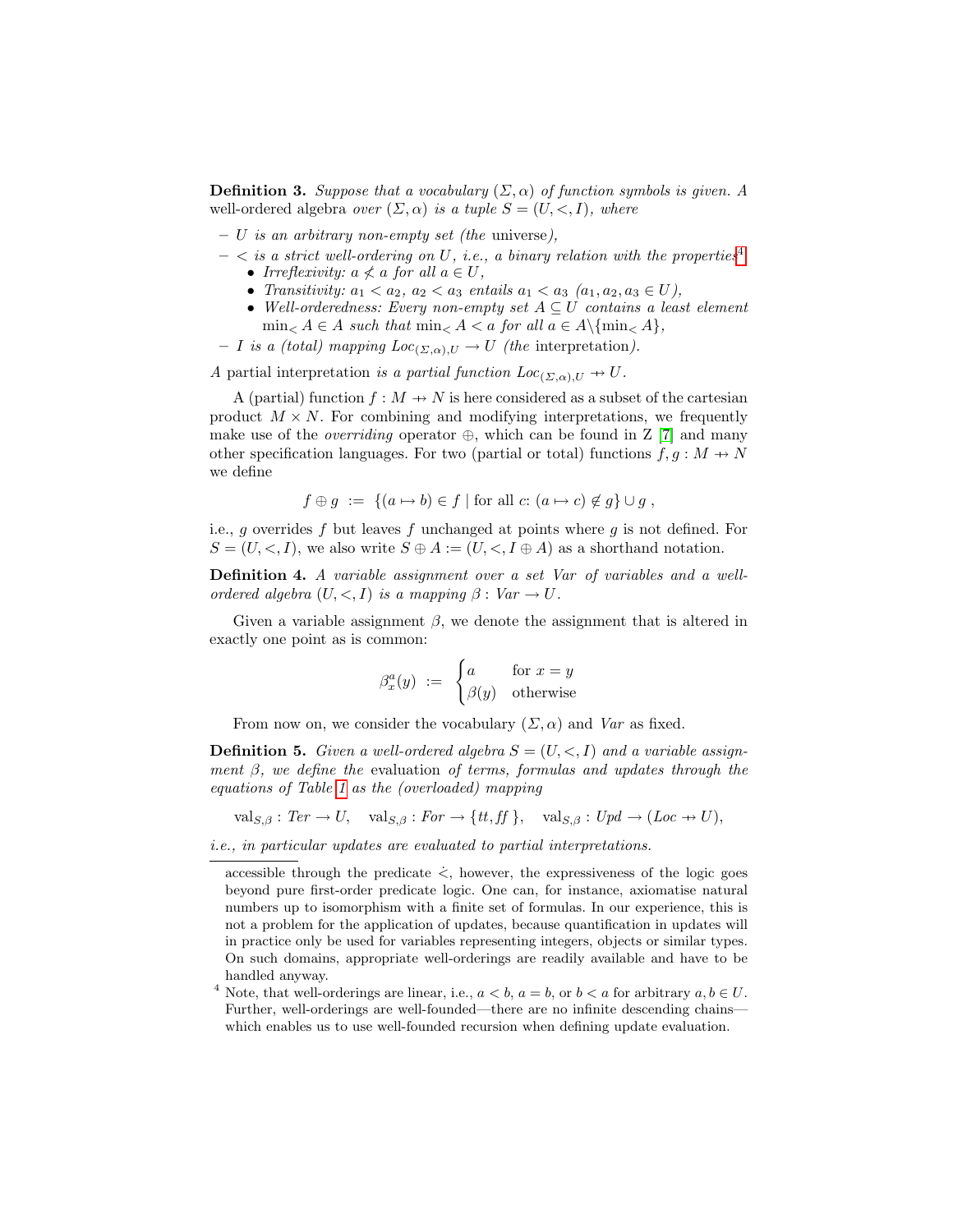<span id="page-5-0"></span>For terms:

$$
\text{val}_{S,\beta}(x) = \beta(x) \qquad (x \in Var)
$$

$$
\text{val}_{S,\beta}(f(\bar{t})) = I \langle f, \text{val}_{S,\beta}(\bar{t}) \rangle \qquad (S = (U, < I))
$$

$$
\text{val}_{S,\beta}(\text{if } \phi \text{ then } t_1 \text{ else } t_2) = \begin{cases} \text{val}_{S,\beta}(t_1) & \text{for } \text{val}_{S,\beta}(\phi) = tt \\ \text{val}_{S,\beta}(t_2) & \text{otherwise} \end{cases}
$$

$$
\text{val}_{S,\beta}(\min x. \phi) = \begin{cases} \min_{<} A & \text{for } A \neq \emptyset \\ \min_{<} U & \text{otherwise} \end{cases}
$$

where  $S = (U, \leq, I)$  and  $A = \{a \in U \mid \text{val}_{S, \beta_x^a}(\phi) = tt\}$ 

For formulas:

$$
\text{val}_{S,\beta}(true) = tt, \quad \text{val}_{S,\beta}(false) = ff
$$
\n
$$
\text{val}_{S,\beta}(\phi_1 \land \phi_2) = tt \quad \text{iff} \quad ff \notin \{\text{val}_{S,\beta}(\phi_1), \text{val}_{S,\beta}(\phi_2)\}
$$
\n
$$
\text{val}_{S,\beta}(\phi_1 \lor \phi_2) = tt \quad \text{iff} \quad tt \in \{\text{val}_{S,\beta}(\phi_1), \text{val}_{S,\beta}(\phi_2)\}
$$
\n
$$
\text{val}_{S,\beta}(\neg \phi) = tt \quad \text{iff} \quad \text{val}_{S,\beta}(\phi) = ff
$$
\n
$$
\text{val}_{S,\beta}(\forall x. \phi) = tt \quad \text{iff} \quad ff \notin \{\text{val}_{S,\beta_x^{\alpha}}(\phi) \mid a \in U\}
$$
\n
$$
\text{val}_{S,\beta}(\exists x. \phi) = tt \quad \text{iff} \quad tt \in \{\text{val}_{S,\beta_x^{\alpha}}(\phi) \mid a \in U\}
$$
\n
$$
\text{val}_{S,\beta}(t_1 \doteq t_2) = tt \quad \text{iff} \quad \text{val}_{S,\beta}(t_1) = \text{val}_{S,\beta}(t_2)
$$
\n
$$
\text{val}_{S,\beta}(t_1 \land t_2) = tt \quad \text{iff} \quad \text{val}_{S,\beta}(t_1) < \text{val}_{S,\beta}(t_2) \qquad (S = (U, <, I))
$$

For updates:

$$
\text{val}_{S,\beta}(\textbf{skip}) = \emptyset
$$
  
\n
$$
\text{val}_{S,\beta}(f(\bar{s}) := t) = \{ \langle f, \text{val}_{S,\beta}(\bar{s}) \rangle \mapsto \text{val}_{S,\beta}(t) \}
$$
  
\n
$$
\text{val}_{S,\beta}(u_1 \mid u_2) = \text{val}_{S,\beta}(u_1) \oplus \text{val}_{S,\beta}(u_2)
$$
  
\n
$$
\text{val}_{S,\beta}(\text{if } \phi \{u\}) = \begin{cases} \text{val}_{S,\beta}(u) & \text{for } \text{val}_{S,\beta}(\phi) = tt \\ \emptyset & \text{otherwise} \end{cases}
$$
  
\n
$$
\text{val}_{S,\beta}(\text{for } x \{u\}) = \bigcup \{A(a) \mid a \in U\}
$$

where  $A: U \to (Loc \to U)$  is defined by well-founded recursion on  $(U, \leq)$  and the equation  $A(a) = \text{val}_{S, \beta_x^a}(u) \oplus \bigcup \{A(b) \mid b \in U, b < a\}$ 

Application of updates:  $(S' = S \oplus \text{val}_{S,\beta}(u) \text{ and } \alpha \in \text{Ter} \cup \text{For})$ 

 $\operatorname{val}_{S,\beta}(\{u\}\alpha) = \operatorname{val}_{S',\beta}(\alpha)$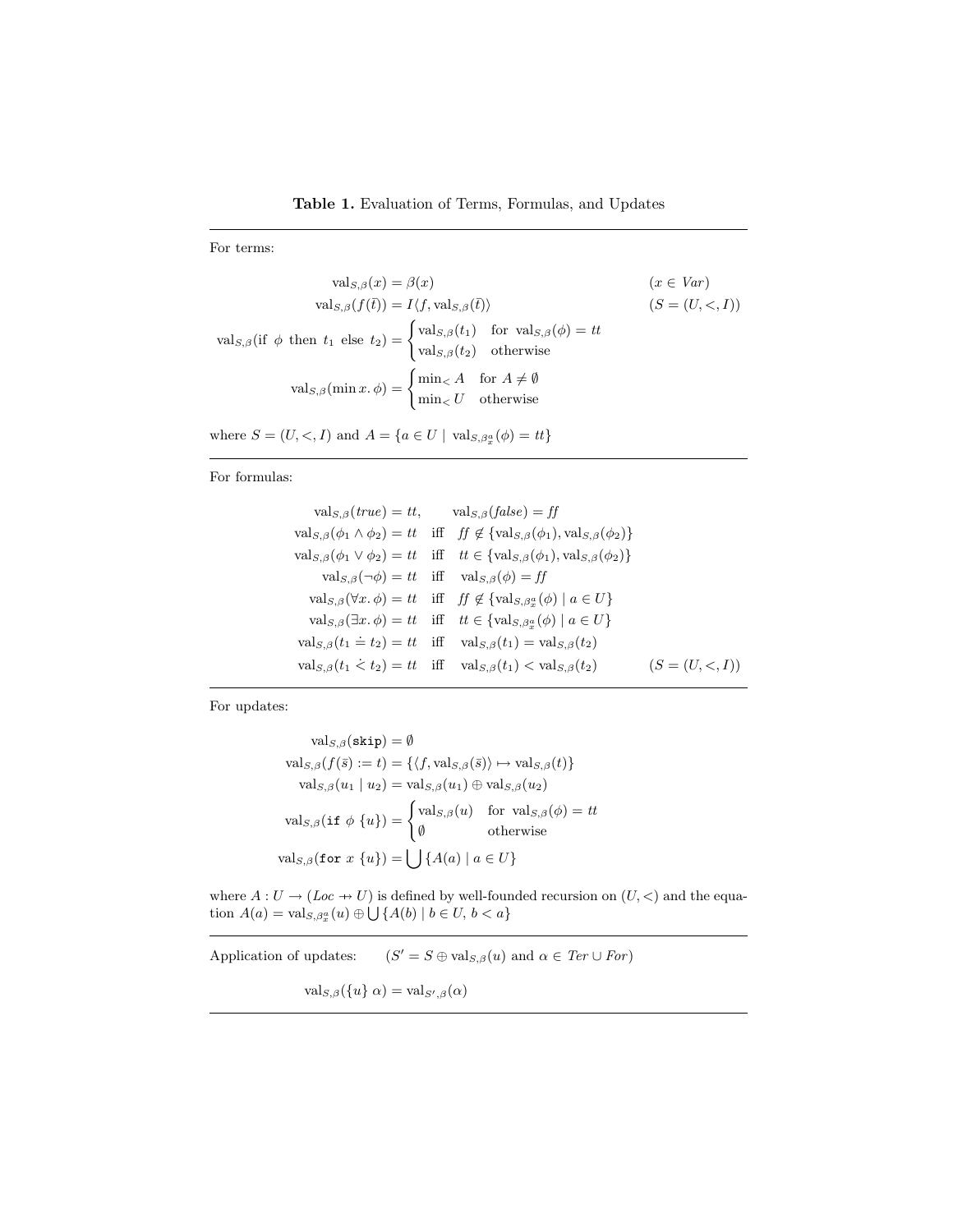The most involved part of the update evaluation concerns quantified expressions for  $x \{u\}$ , whose value is defined by well-founded recursion on  $(U, \leq)$ . The definition shows that quantification is a generalisation of parallel composition: informally, for a well-ordered universe  $U = \{a < b < c < \cdots\}$  we have

$$
\mathrm{val}_{S,\beta}(\texttt{for} \,\, x \,\, \{u\}) \,\, = \,\, \cdots \, \oplus \, \mathrm{val}_{S,\beta_x^c}(u) \oplus \mathrm{val}_{S,\beta_x^b}(u) \oplus \mathrm{val}_{S,\beta_x^a}(u) \; .
$$

For a general definition (see Table [1\)](#page-5-0) of the partial interpretation on the right-hand side, we need a union operator on partial functions:<sup>[5](#page-6-1)</sup>

$$
\left(\bigcup M\right)(x) = \begin{cases} f(x) & \text{if there is } f \in M \text{ with } f(x) \neq \bot \\ \bot & \text{otherwise} \end{cases}
$$

where we write  $f(x) = \perp$  if a partial function f is not defined at point x.

<span id="page-6-0"></span>Example 1. The following examples refer to the well-ordered algebra  $(N, <, I)$ , where  $\lt$  is the standard order on N. We assume that the vocabulary contains literals and operations  $+$ ,  $\cdot$ , and that these symbols are interpreted as usual for N.

$$
\text{val}_{S,\beta}(a := 2) = \{ \langle a \rangle \mapsto 2 \}
$$

In parallel composition, the effect of the left update is invisible to the right one:

$$
\text{val}_{S,\beta}(a := 2 \mid f(a) := 3) = \{ \langle a \rangle \mapsto 2, \langle f, (\text{val}_{S,\beta}(a)) \rangle \mapsto 3 \}
$$

,

The right update in parallel composition overrides the left update when clashes occur. Here, this happens for  $val_{S,\beta}(a) = 1$ :

$$
\text{val}_{S,\beta}(f(a) := 1 \mid f(1) := 2) = \{ \langle f, (1) \rangle \mapsto 2 \}
$$

In contrast, for val $S_{\beta}(a) \neq 1$  both assignments have an effect:

$$
\text{val}_{S,\beta}(f(a) := 1 \mid f(1) := 2) = \{ \langle f, (\text{val}_{S,\beta}(a)) \rangle \mapsto 1, \langle f, (1) \rangle \mapsto 2 \}
$$

Quantified updates make it possible to define whole functions:

 $\text{val}_{S,\beta}(\{\text{for } x \{f(x) := 2 \cdot x + 1\}\} f(5)) = 11$ 

When clashes occur in quantified updates, smaller valuations of the quantified variable will dominate. The smallest individual of  $(N, <)$  is 0:

$$
\text{val}_{S,\beta}(\text{for } x \{a := x\}) = \{\langle a \rangle \mapsto 0\}
$$

Update constructors can be nested arbitrarily, like in quantified parallel updates:

val<sub>S,β</sub>(for  $x \{ (f(x+3) := x | f(2 \cdot x) := x + 1) \}) =$ 

$$
\{\langle f, (3) \rangle \mapsto 0, \langle f, (4) \rangle \mapsto 1, \langle f, (5) \rangle \mapsto 2, \langle f, (6) \rangle \mapsto 3, \langle f, (7) \rangle \mapsto 4, \dots, \\ \langle f, (0) \rangle \mapsto 1, \langle f, (2) \rangle \mapsto 2, \langle f, (4) \rangle \mapsto 3, \langle f, (6) \rangle \mapsto 4, \langle f, (8) \rangle \mapsto 5, \dots \}
$$

In the last example, both kinds of clashes occur: (i) the pair  $\langle f,(6)\rangle \mapsto 3$  stems from  $f(x+3) := x$  and is overridden by  $\langle f,(6) \rangle \mapsto 4$  (from  $f(2 \cdot x) := x + 1$ ), because updates on the right side of parallel composition dominate updates on the left side ("last-win semantics"). (ii) the pair  $\langle f,(4)\rangle \mapsto 3$  stems from the valuation  $x \mapsto 2$  and is overridden by  $\langle f,(4) \rangle \mapsto 1$  (from  $x \mapsto 1$ ), because small valuations of variables dominate larger valuations ("well-ordered semantics").

<span id="page-6-1"></span> $5$  The operator  $\bigcup$  is obviously not uniquely defined by the given equation, but because of  $A(a) \subseteq A(b)$  for  $a < b$  its result is unique when defining the evaluation function.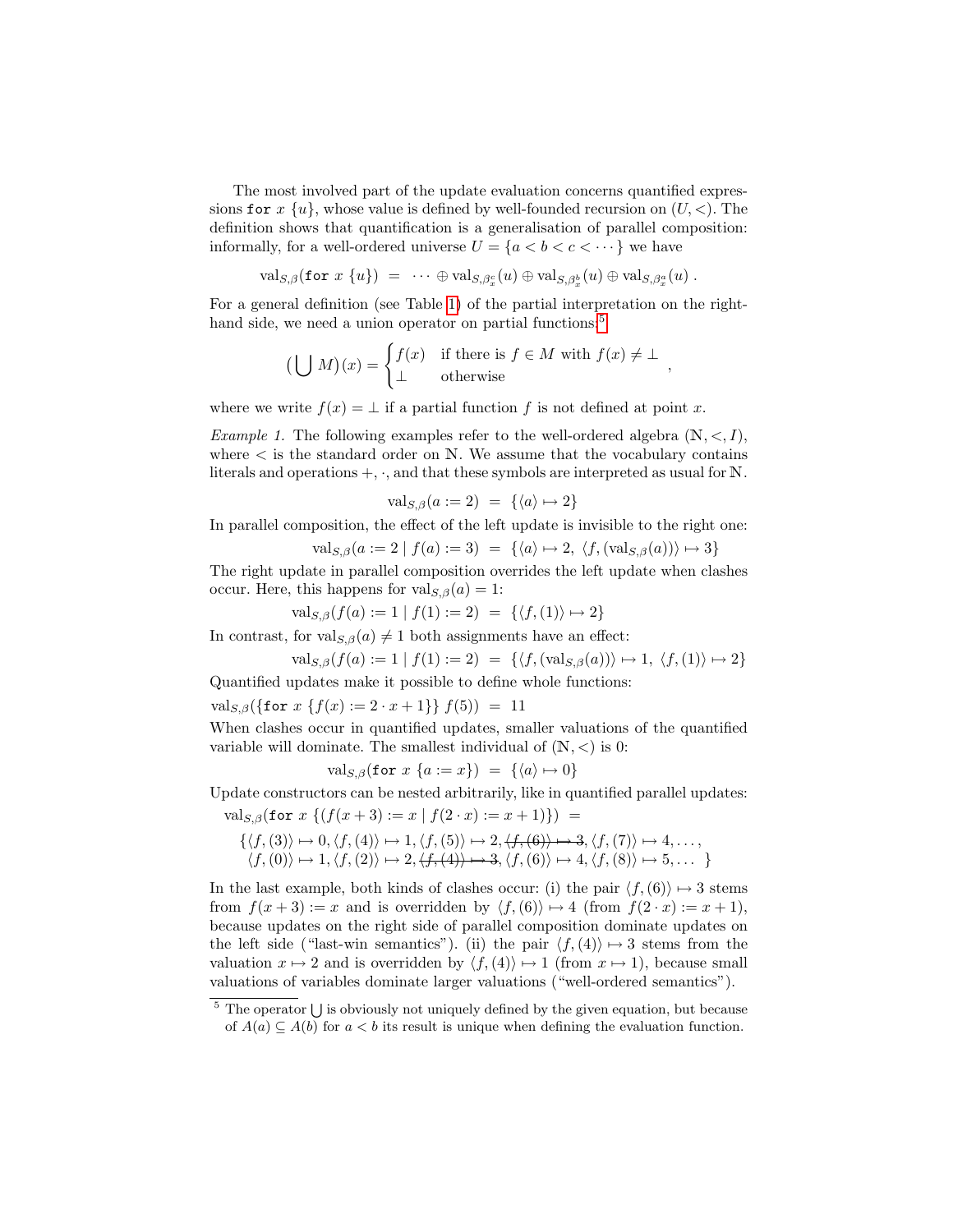We formalise the behaviour of updates for the latter kind of clashes:

Lemma 1. Small valuations of variables in updates override larger ones:

$$
\text{val}_{S,\beta}(\text{for } x \{u\})(loc) = \text{val}_{S,\beta_x^m}(u)(loc)
$$
  
where  $m = \begin{cases} \min_{\leq} A & \text{for } A \neq \emptyset \\ \text{arbitrary} & \text{otherwise} \end{cases}$  and  $A = \{a \mid \text{val}_{S,\beta_x^a}(u)(loc) \neq \bot\}$ 

We can now also introduce the equivalence symbol  $\equiv$  used in Sect. [2:](#page-1-1)

**Definition 6.** We call two terms, formulas or updates  $\alpha_1, \alpha_2 \in \text{Ter}\cup \text{For} \cup \text{Upd}$ equivalent and write  $\alpha_1 \equiv \alpha_2$  if they are necessarily evaluated to the same value: for all well-ordered algebras S and all variable assignments  $\beta$  over S,

<span id="page-7-3"></span>
$$
\mathrm{val}_{S,\beta}(\alpha_1) = \mathrm{val}_{S,\beta}(\alpha_2) .
$$

 $\equiv$  is a congruence relation for all constructors given in Def. [1](#page-3-2) (see Lem. [2\)](#page-8-1).

## <span id="page-7-0"></span>5 Application of Updates by Rewriting

Updates do in principle not increase the expressiveness of terms or formulas: given an arbitrary term, formula or update  $\alpha$ , there will always be an equivalent expression  $\alpha' \equiv \alpha$  that does not contain the update application operator.<sup>[6](#page-7-1)</sup> We obtain this result by giving a rewriting system that eliminates updates using altogether 44 rules like  $\{u\}$   $(t_1 * t_2) \rightarrow \{u\}$   $t_1 * \{u\}$   $t_2$  (with  $* \in \{\doteq, \leq\}$ ). For the complete rewriting system, we have to refer to [\[3\]](#page-14-2).

Syntactic application of updates to terms or formulas, i.e., simplification of expressions  $\{u\}$   $\alpha$ , is carried out in two phases: first, the update is propagated to subterms or subformulas. In the second phase, when the update has reached a function application, it is analysed whether the update assigns the represented location. For achieving this separation, we need to introduce further operators and extend the syntax given Def. [1](#page-3-2) as well as the semantics of Def. [5:](#page-4-1)

<span id="page-7-2"></span>**Definition 7.** We define the sets Ter<sub>A</sub>, For<sub>A</sub> and Upd<sub>A</sub> of terms, formulas and updates as in Def. [1,](#page-3-2) but with further constructors ( $x \in Var$  ranges over variables and  $f \in \Sigma$  over functions):

\n
$$
\text{Ter}_A := \cdots \mid \{x/\text{Ter}_A\} \text{ Ter}_A \mid \text{NON-REC}(\text{Upd}_A, f, (\text{Ter}_A, \ldots, \text{Ter}_A))
$$
\n

\n\n $\text{For}_A := \cdots \mid \{x/\text{Ter}_A\} \text{ For}_A \mid \text{IN-DOM}(f, (\text{Ter}_A, \ldots, \text{Ter}_A), \text{Upd}_A)$ \n

\n\n $\text{Upd}_A := \cdots \mid \{x/\text{Ter}_A\} \text{ Upd}_A \mid \text{REJECT}(\text{Upd}_A, \text{Upd}_A)$ \n

The constructors represent the explicit application of substitutions to terms, formulas, and to updates (like  $\{x/s\}$  t), the non-recursive application of an update u

<span id="page-7-1"></span><sup>&</sup>lt;sup>6</sup> As we have not formally proven that our rewriting system that turns  $\alpha$  into  $\alpha'$  is terminating (but consider it as obvious), we do not state this as a theorem.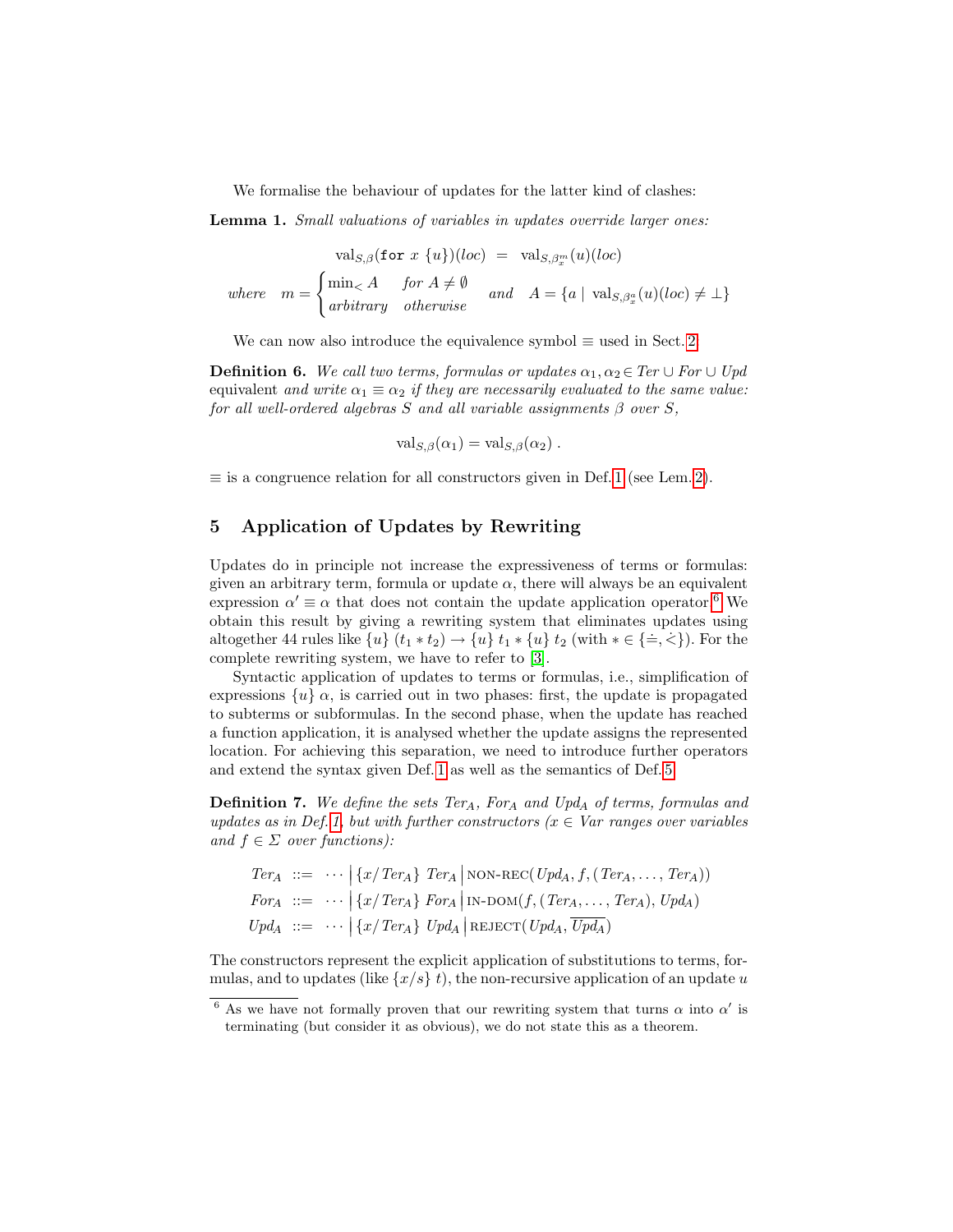to function terms  $f(\bar{t})$  (like NON-REC $(u, f, \bar{t})$ ), the test whether an update u assigns to the location denoted by  $f(\bar{t})$  (like IN-DOM $(f,\bar{t}, u)$ ), and filtered updates REJECT $(u_1, \overline{u_2})$  (which are described in Sect. [9\)](#page-12-0). We also extend the evaluation function val<sub>S, $\beta$ </sub> on Ter<sub>A</sub>, For<sub>A</sub> and Upd<sub>A</sub> by adding the following clauses:

$$
\mathrm{val}_{S,\beta}(\{x/s\} \alpha) = \mathrm{val}_{S,\beta'}(\alpha) ,
$$

where  $\beta' = \beta_x^{\text{val}_{S,\beta}(s)}$  and  $\alpha \in \text{Ter}_A \cup \text{For}_A \cup \text{Upd}_A$ ,

 $\text{val}_{S,\beta}(\text{NON-REC}(u, f, \bar{t})) = I' \langle f, \text{val}_{S,\beta}(\bar{t}) \rangle,$ where  $S = (U, <, I)$  and  $I' = I \oplus \text{val}_{S, \beta}(u)$ ,  $\text{val}_{S,\beta}(\text{IN-DOM}(f,\bar{t}, u)) = tt \text{ iff } \text{val}_{S,\beta}(u)\langle f, \text{val}_{S,\beta}(\bar{t})\rangle \neq \bot$ 

 $\text{val}_{S,\beta}(\text{REJECT}(u_1, \overline{u_2})) = \{(loc \mapsto a) \in \text{val}_{S,\beta}(u_1) \mid \text{val}_{S,\beta}(u_2)(loc) = \bot\}$ 

The difference between non-recursive application NON-REC(u, f,  $\bar{t}$ ) and ordinary application  $\{u\} f(t)$  is that the subterms t are in the first case evaluated in the unmodified algebra, whereas in the latter case the algebra is first updated by u. Formally, we have  $\{u\} f(\overline{t}) \equiv$  NON-REC $(u, f, \{u\} \overline{t})$ . The non-recursive operator enables us to separate the syntactic propagation of updates to subterms and subformulas from the syntactic evaluation of updates.

#### <span id="page-8-0"></span>6 Sequentiality and Application of Updates to Updates

We extend the basic version of updates from Sect. [3](#page-2-0) a second time and introduce sequential composition. Sequentiality already occurs when applications of updates are nested, for instance in an expression  $\{u_1\}$   $\{u_2\}$   $\alpha$ . It seems natural to make an operator for sequential composition compatible with the nesting of updates:  $\{u_1\}$   $\{u_2\}$   $\alpha \equiv \{u_1; u_2\}$   $\alpha$ . Sequential composition of this kind can be reduced to parallel composition by extending the update application operator to updates themselves, i.e., by considering updates  $\{u_1\}$   $u_2$ .

<span id="page-8-2"></span>**Definition 8.** We define the sets Ter<sub>AS</sub>, For<sub>AS</sub> and Upd<sub>AS</sub> of terms, formulas and updates as in Def. [7,](#page-7-2) but with two further constructors:

<span id="page-8-1"></span> $Upd_{AS} :: = \cdots \mid Upd_{AS} ; Upd_{AS} \mid \{ Upd_{AS} \} \text{ } Upd_{AS}$ 

Again, the evaluation function is extended to  $Ter_{AS}$ ,  $For_{AS}$  and  $Up_{AS}$  by adding two clauses (in both cases  $S' = S \oplus \text{val}_{S,\beta}(u_1)$ ):

 $\operatorname{val}_{S,\beta}(u_1; u_2) = \operatorname{val}_{S,\beta}(u_1) \oplus \operatorname{val}_{S',\beta}(u_2),$  $\alpha_{\beta}(u_2)$ ,  $\text{val}_{S,\beta}(\{u_1\} \ u_2) = \text{val}_{S',\beta}(u_2)$ 

The second clause resembles the semantics of update application to terms and formulas. The first clause is very similar to the evaluation of parallel updates, with the only difference that the right update  $u_2$  is evaluated in the structure  $S'$ updated by  $u_1$ . Intuitively, with parallel composition the effect of  $u_1$  is invisible to  $u_2$  (and vice versa), whereas sequential composition carries out  $u_1$  before  $u_2$ . This directly leads to the equivalence  $u_1$ ;  $u_2 \equiv u_1 | \{u_1\} u_2$  that makes it possible to eliminate sequentiality (see [\[3\]](#page-14-2)).

The relation  $\equiv$  from Def. [6](#page-7-3) can be extended to *Ter<sub>AS</sub>*, *For<sub>AS</sub>* and *Upd<sub>AS</sub>*: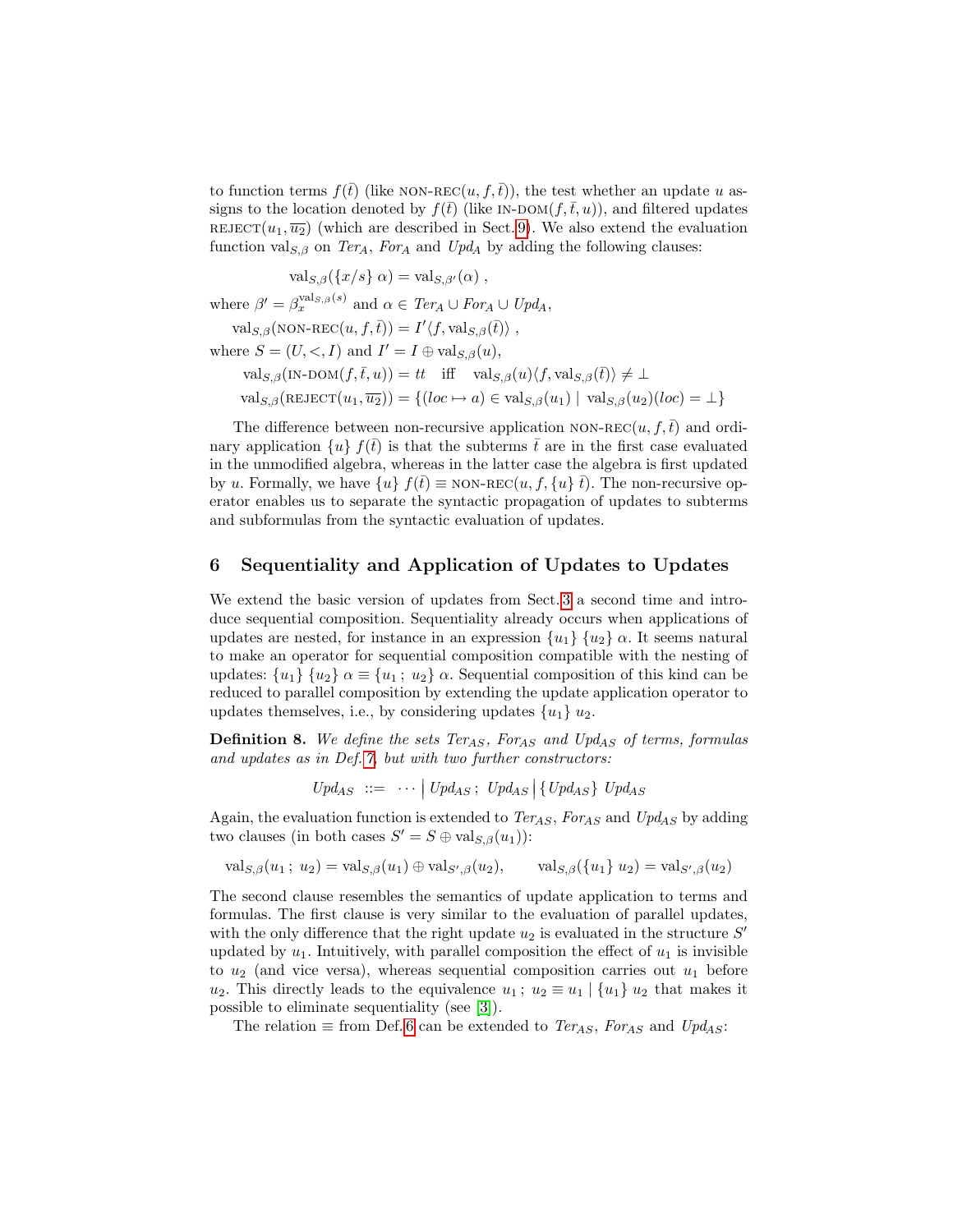**Lemma 2.** Equivalence  $\equiv$  of terms, formulas and updates is a congruence relation for all constructors given in Def. [1,](#page-3-2) [7](#page-7-2) and [8.](#page-8-2)

Example 2. We continue Example [1](#page-6-0) and assume the same vocabulary/algebra.

$$
a := 1; f(a) := 2 \equiv a := 1 | f(1) := 2
$$
  

$$
\text{val}_{S,\beta}(a := 1; f(a) := 2) = \{ \langle a \rangle \mapsto 1, \langle f, (1) \rangle \mapsto 2 \}
$$
  

$$
\text{val}_{S,\beta}(a := 1; (a := 3 | f(a) := 2)) = \{ \langle a \rangle \mapsto 3, \langle f, (1) \rangle \mapsto 2 \}
$$

#### <span id="page-9-0"></span>7 Modelling Heap Structures

The memory of imperative and object-oriented programs can be modelled as a well-ordered algebra by choosing appropriate vocabularies  $\Sigma$ . By updating the values of function symbols, the memory contents can be modified symbolically. Compared to a more explicit encoding of program states as individuals (for instance, elements of a datatype), directly representing memory using a firstorder vocabulary leads to very readable formulas that are in particular suited for interactive proof systems (see [\[3\]](#page-14-2) for a more detailed discussion).

In the whole section, we assume that the universe for evaluating updates are the natural numbers  $\mathbb{N}$ , and that the standard well-ordering  $\lt$  is used (as in Example [1\)](#page-6-0). A more realistic application would, of course, require a typed logic and to model the datatypes of programming languages properly. For this section, it shall suffice to treat both data and addresses/pointers as natural numbers.

Variables: The simplest way to store data in programs is the usage of global variables, which can be seen as constants  $q, h, i, \ldots \in \Sigma$  when representing program memory using well-ordered algebras  $(\alpha(g) = \alpha(h) = \cdots = 0)$ . Assignments are naturally performed through updates  $g := t$ . Expanding a sequential update into a parallel update yields a representation of the post-state by describing the post-values of all modified variables in terms of the pre-values:[7](#page-9-1)

$$
gswap = i := g \, ; \, g := h \, ; \, h := i \quad \equiv \quad g := h \mid h := g \mid i := g
$$

Classes and Attributes: The individual objects of a class can be distinguished using addresses (natural numbers). Instance attributes of a class  $C$  are then unary functions  $a_C, b_C, \ldots \in \Sigma$  (with  $\alpha(a_C) = \alpha(b_C) = \cdots = 1$ ) that take an address as argument. As an example, we consider again the class List representing doubly-linked lists from Sect. [2](#page-1-1) (with attributes *next*, *prev*, *val*  $\in \Sigma$ ). The following two updates describe the setup of singleton lists (that hold a value  $v$ ) and the concatenation of two lists (where one list ends with the object e and the second one begins with the object  $b$ :

$$
setup(o, v) = o. prev := nil | o.val := v | o.next := nil
$$
  

$$
cat(e, b) = e.next := b | b. prev := e
$$

<span id="page-9-1"></span><sup>7</sup> We leave out parentheses because both parallel and sequential composition are associative, see [\(R52\)](#page-12-1) and [\(R53\)](#page-12-2) in Table [2.](#page-12-3)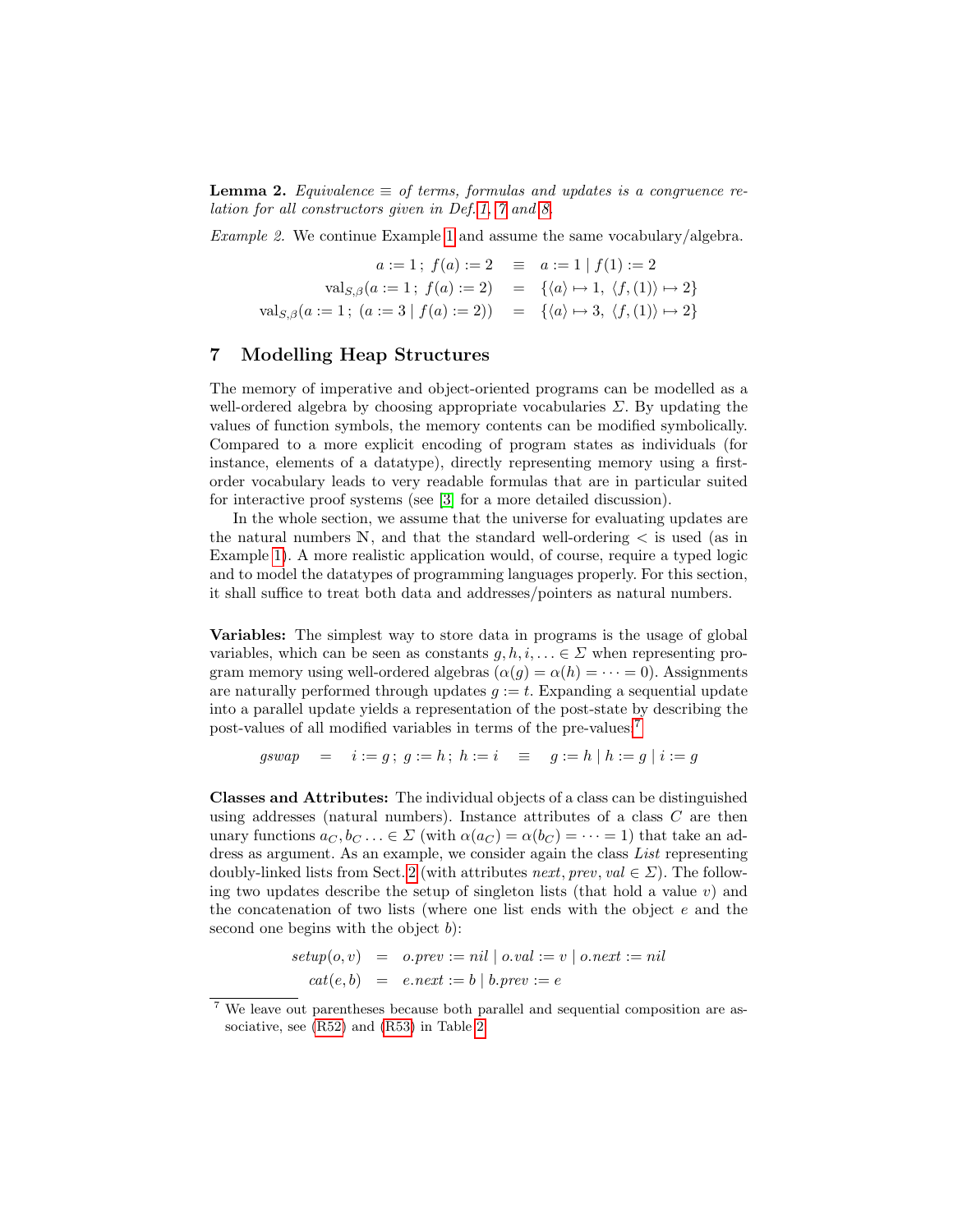(we assume that  $nil \in \Sigma$  denotes invalid addresses and the beginning and end of lists). The update *init* from Sect. [2](#page-1-1) and a list containing the numbers  $0, \ldots, n$ can then be set up as follows:

$$
init \equiv setup(a, c); setup(b, 2); cat(a, b); a.next.val := d
$$
\n
$$
seq = \text{for } x \{ \text{if } x < n+1 \{ setup(x, x) \} \}; \text{for } x \{ \text{if } x < n \{ cat(x, x+1) \} \}
$$
\n
$$
\equiv_N 0. prev := nil \mid n.next := nil \mid \text{for } x \{ \text{if } x < n+1 \{ x.val := x \} \} \mid
$$
\n
$$
\text{for } x \{ \text{if } x < n \{ x + 1 \} \} \mid
$$
\n
$$
\text{for } x \{ \text{if } x < n \{ (x+1). prev := x \} \}
$$

Properties about the lists can be proven by applying the updates and performing first-order reasoning:

 $\forall x. (\neg x \leq n \vee \{seq\} \ x.next.\textit{prev} \doteq x) \equiv_N \ \ \forall x. (\neg x \leq n \vee x \doteq x) \equiv true$ 

Object Allocation: Updates cannot add or remove individuals from a universe (constant-domain semantics). In modal logic, the usual way to simulate changing universes is to introduce a predicate that distinguishes between existing and nonexisting individuals. Likewise, for our heap model "implicit" attributes  $created_C$ can be defined that, for instance, have value 1 for existing and 0 for non-existing objects of a class C. An initial state in which no objects are allocated can be reached through the update for x {x.created  $C := 0$ }. We write an allocator for list nodes as follows:<sup>[8](#page-10-0)</sup>

$$
alloc(o, v) = o := min i.(i.create d_{List} = 0); (o.create d_{List} := 1 | setup(o, v))
$$

Note, that allocating objects in parallel using this method will produce clashes, because parallel updates cannot observe each other's effects. When running in parallel,  $alloc(a, 1)$  and  $alloc(b, 2)$  will deterministically allocate the same object:

$$
alloc(a, 1) |
$$
  $alloc(b, 2) \equiv$   $alloc(b, 2);$   $a := b \not\equiv$   $alloc(a, 1);$   $alloc(b, 2)$ 

Arrays: Arrays in a Java-like language behave much like objects of classes, with the difference that arrays provide numbered cells instead of attributes. We can model arrays be introducing a binary access function  $ar \in \Sigma$  and a unary function  $len \in \Sigma$  telling the length of arrays  $(\alpha(ar) = 2$  and  $\alpha(len) = 1)$ . Array allocation can be treated just like allocation of objects through an implicit attribute created<sub>ar</sub>. Given this vocabulary, we can allocate an array of length n and fill it with numbers  $0, \ldots, n-1$ : (we write  $o[x]$  instead of  $ar(o, x)$ )

$$
alloc_{ar}(o, n) = o := \min i. (i.create_d_x = 0); (o.create_d_x := 1 | o.length = n)
$$

$$
seq_{ar} = alloc_{ar}(o, n); \text{ for } x \{ \text{if } x < o.length \{ o[x] := x \} \}
$$

<span id="page-10-0"></span><sup>8</sup> For practical purposes, it is reasonable to have more book-keeping about allocated objects than shown here. The approach that is followed in KeY is to introduce variables  $nextToCreate_C$  and to allocate objects sequentially.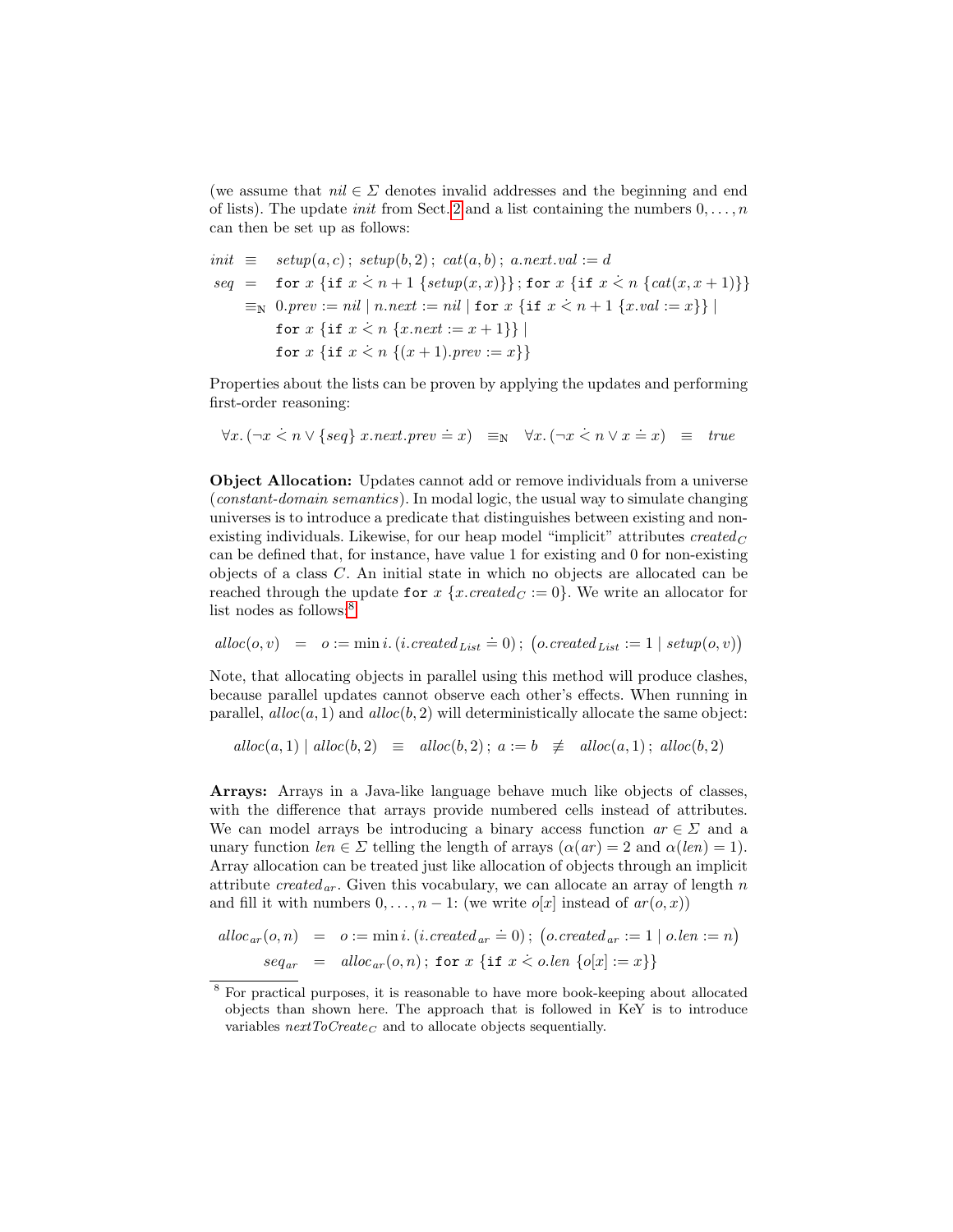## <span id="page-11-0"></span>8 Symbolic Execution in Dynamic Logic Revisited

As shown in Sect. [2,](#page-1-1) during symbolic execution, updates can represent a certain prefix (or path) of a program, whereas the suffix that remains to be executed is given in the original language. In order to use updates for symbolic execution, first of all a suitable representation of the program states using a first-order vocabulary and algebras (along the lines of Sect. [7\)](#page-9-0) has to be chosen. Rewriting rules then define the semantics of program features in terms of updates and of connectives of first-order logic. This approach has been used to implement symbolic execution for the "real-world" language JavaCard [\[8\]](#page-14-7). Examples for the rewriting rules are:[9](#page-11-1)

$$
\langle \ \rangle \phi \ \rightsquigarrow \ \phi, \qquad \langle \ s = t; \ \alpha \ \rangle \phi \ \rightsquigarrow \ \{ s := t \} \ \langle \alpha \rangle \phi
$$
\n
$$
\langle \text{if } (b) \ \beta_1; \ \text{else } \beta_2; \ \alpha \ \rangle \phi \ \rightsquigarrow \ (b \land \langle \beta_1; \ \alpha \ \rangle \phi) \lor (\neg b \land \langle \beta_2; \ \alpha \ \rangle \phi)
$$

It is important to note that updates are not intended as an intermediate representation for complete programs: the focus is on handling the sequential parts. For reasoning about general loops or recursion, techniques like induction or invariants are still necessary. It is, nevertheless, possible to translate certain loops directly to an update [\[9\]](#page-14-8). An example are many array operations in Java:  $10$ 

$$
\langle \text{System.arrayCopy}(ar_1, o_1, ar_2, o_2, n) \rangle \phi
$$
  
\$\leadsto\$ {for x {if \$\neg x \leq o\_2 \land x \leq o\_2 + n \{ar\_2[x] := ar\_1[x - o\_2 + o\_1]\}} \phi\$

Compared to a declarative specification of arrayCopy using a post-condition that contains a universally quantified formula, the imperative update can be applied to formulas or terms like a substitution. We consider updates as advantageous both for interactive and automated reasoning: the program structure is preserved, and unnecessary non-determinism in a derivation is avoided.

A characteristic of imperative programs is that memory locations can be assigned to/overwritten multiple times. After elimination of sequential composition, overwritten locations occur as clashes in updates. An example is the update init from Sect. [2](#page-1-1) and [7,](#page-9-0) which contains potential clashes because of aliasing: for  $a \doteq b$ , the expressions a.val and b.val denote the same location. Due to last-win semantics, it is not necessary to distinguish the possible cases when turning sequential composition into parallel composition. Only when applying the update, as in the expression  $co'$  in Sect. [2,](#page-1-1) the case  $a \doteq b$  has to be handled explicitly.

Well-ordered semantics enables an implicit handling of output dependencies in loops (different iterations assign to the same locations) in a similar way [\[9\]](#page-14-8). A simple example is:  $(e(i)$  is a side-effect free, possibly non-injective expression)

$$
\begin{aligned}\n\langle \text{while } (\neg i \doteq 0) \ \{i = i - 1; \ a[e(i)] = i \} \rangle \phi \\
&\quad \rightsquigarrow \ \{i := 0 \mid \text{for } x \ \{ \text{if } x \le i \ \{a[e(x)] := x \} \} \phi\n\end{aligned}
$$

<span id="page-11-1"></span> $9s$ , t, b have to be free of side-effects. It general, it will also be necessary to define a translation of side-effect free program expressions into terms.

<span id="page-11-2"></span><sup>&</sup>lt;sup>10</sup> For sake of clarity, the example ignores the diverse errors that can occur when calling  $\frac{1}{2}$  arrayCopy, for instance for  $ar_1 \doteq ar_2$ .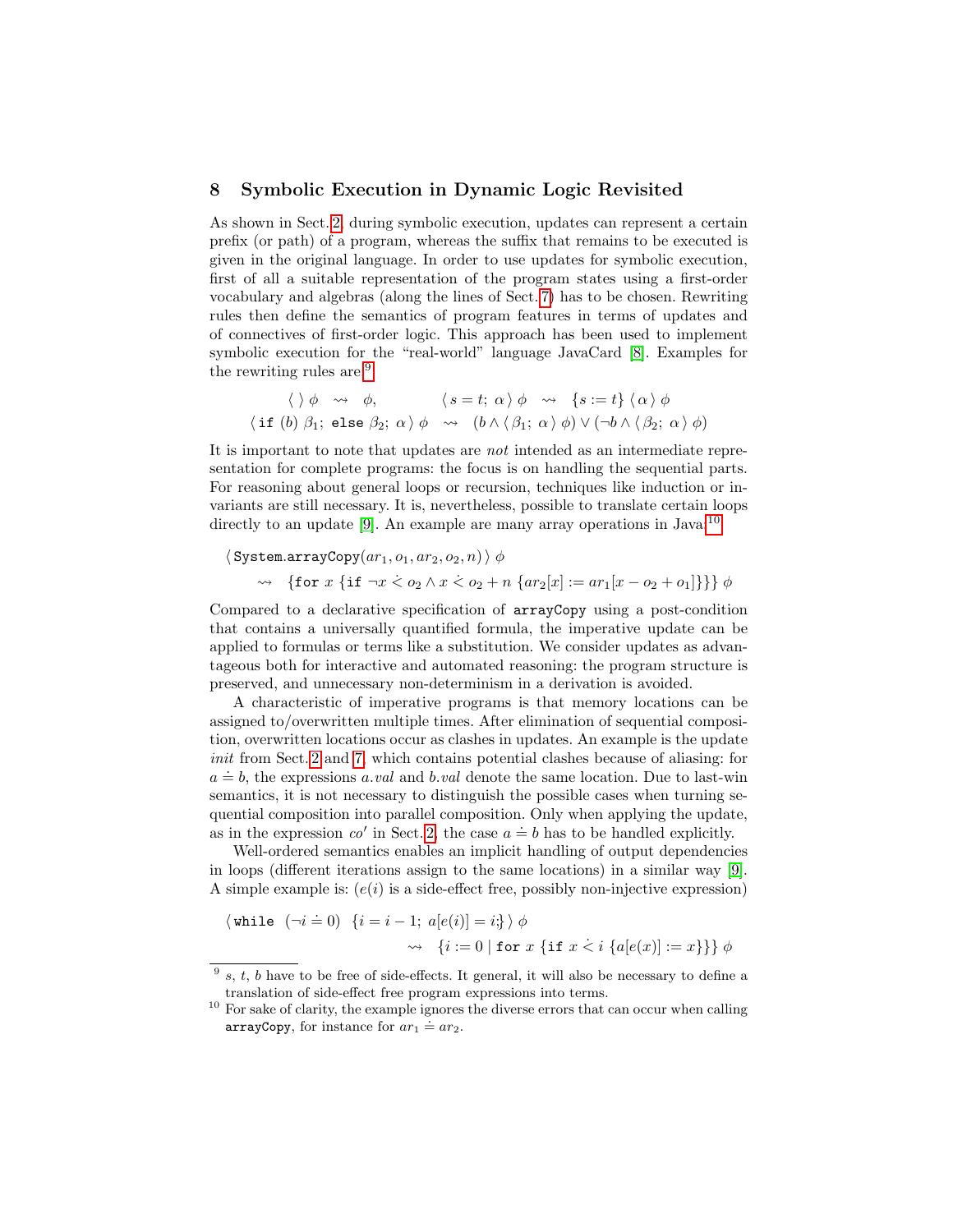<span id="page-12-5"></span><span id="page-12-3"></span><span id="page-12-2"></span><span id="page-12-1"></span>Table 2. Laws for Commuting and Distributing Update Connectives

| For $\alpha \in Ter_{AS} \cup For_{AS} \cup Upd_{AS}$ :                                                                          |  |                                                                                           |                                    |       |
|----------------------------------------------------------------------------------------------------------------------------------|--|-------------------------------------------------------------------------------------------|------------------------------------|-------|
| ${u_1} {u_2} \alpha \equiv {u_1; u_2} \alpha$                                                                                    |  |                                                                                           |                                    | (R51) |
| $u_1 (u_2 u_3) \equiv (u_1 u_2) u_3$                                                                                             |  |                                                                                           |                                    | (R52) |
| $u_1; (u_2; u_3) \equiv (u_1; u_2); u_3$                                                                                         |  |                                                                                           |                                    | (R53) |
|                                                                                                                                  |  | $u_1   u_2 \equiv \text{REJECT}(u_1, \overline{u_2})   u_2$                               |                                    | (R54) |
|                                                                                                                                  |  | $u_1 \mid u_2 \equiv u_2 \mid \text{REJECT}(u_1, \overline{u_2})$                         |                                    | (R55) |
|                                                                                                                                  |  | $u \equiv u   \text{ if } \phi \{u\}$                                                     | $(\phi \text{ arbitrary})$ (R56)   |       |
|                                                                                                                                  |  | $u_1 \equiv u_1  $ REJECT $(u_1, \overline{u_2})$                                         | $(u_2 \text{ arbitrary})$ (R57)    |       |
|                                                                                                                                  |  | if $\phi \{u_1 \mid u_2\}$ = if $\phi \{u_1\}$   if $\phi \{u_2\}$                        |                                    | (R58) |
| if $\phi_1$ {if $\phi_2$ {u}} $\equiv$ if $\phi_1 \wedge \phi_2$ {u}                                                             |  |                                                                                           |                                    | (R59) |
| for $x \{ \text{if } \phi \{u\} \} \equiv \text{if } \phi \{ \text{for } x \{u\} \}$                                             |  |                                                                                           | $(x \notin \text{fv}(\phi))$ (R60) |       |
| for $x \{ \text{if } \phi \{u\} \} \equiv \text{if } \exists x. \phi \{u\}$                                                      |  |                                                                                           | $(x \notin \text{fv}(u))$ (R61)    |       |
| for $x \{u_1 \mid u_2\}$ = for $x \{u_1\} \mid u_2$                                                                              |  |                                                                                           | $(x \notin \text{fv}(u_2))$ (R62)  |       |
| For $u =$ for $z \{ \text{if } z \leq x \{ \{x/z\} \} \}$ and $z \neq x, z \notin \text{fv}(u_1)$ :                              |  |                                                                                           |                                    |       |
|                                                                                                                                  |  | for $x \{u_1\} \equiv$ for $x \{\text{REJECT}(u_1, \overline{u})\}$                       |                                    | (R63) |
|                                                                                                                                  |  | for $x \{u_1 \mid u_2\}$ = for $x \{u_1\}$   for $x \{\text{REJECT}(u_2, \overline{u})\}$ |                                    | (R64) |
| For $u =$ for $z \{ \text{if } z < x \{ \{x/z\} \text{ for } y \{u_1\} \} \}$ and $ \{x, y, z\}  = 3, z \notin \text{fv}(u_1)$ : |  |                                                                                           |                                    |       |
|                                                                                                                                  |  | for $x \{$ for $y \{u_1\} \}$ = for $y \{$ for $x \{$ REJECT $(u_1,\overline{u})\}$ }     |                                    | (R65) |

# <span id="page-12-0"></span>9 Laws for Update Simplification

Sect. [7](#page-9-0) demonstrates how updates can be simplified and written as parallel composition of assignments. More formally, we can extend Sect. [5](#page-7-0) and state that, given an arbitrary update u, there will always be an equivalent update  $u' \equiv u$ of the following shape: (in which  $\phi_i$ ,  $s_i$ ,  $t_i$  do not contain further updates)

<span id="page-12-7"></span><span id="page-12-6"></span><span id="page-12-4"></span>for 
$$
x_{1,1}
$$
 {for  $x_{1,2}$  {for  $\cdots$  {if  $\phi_1$  { $s_1 := t_1$ }}}}  
\n| ...  
\n| for  $x_{k,1}$  {for  $x_{k,2}$  {for  $\cdots$  {if  $\phi_k$  { $s_k := t_k$ }}}}  
\n|

It is usually advantageous to establish this shape: (i) Obvious clashes, like in the update  $g := 1 | g := 2$ , can easily be eliminated. (ii) The update can easily be read and directly tells about the values of variables or heap contents. (iii) When applying updates syntactically using the rewriting system of Sect. [5,](#page-7-0) this form is more efficient than most other shapes, because it supports the search for matching assignments. (iv) It is possible to define more specialised and efficient rewriting rules for update application (than the ones given in [\[3\]](#page-14-2)). This has been done for the implementation of updates in KeY.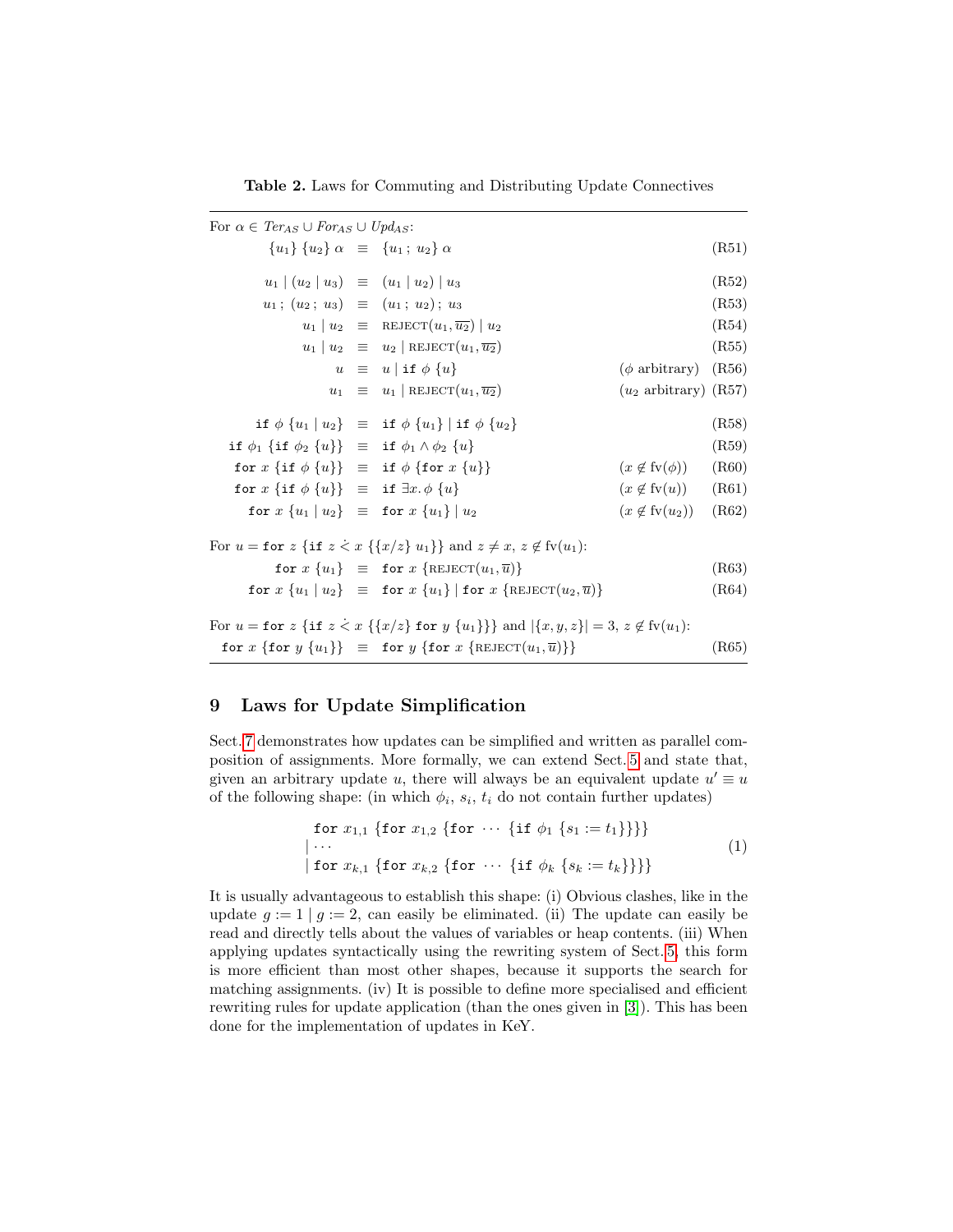Table [2](#page-12-3) gives, besides others, identities that enable to establish form [\(1\)](#page-12-4) by turning sequential composition into parallel composition, distributing if and for through parallel composition and commuting if and for. In this table, we denote the set of free variables of an expression  $\alpha$  with fv( $\alpha$ ) (see, e.g., [\[5\]](#page-14-4)). The soundness of all rules and identities, based on the semantics of Sect. [4,](#page-3-0) has been proven using the Isabelle/HOL proof assistant.

For formulating the transformation rules, we need a further operator from Def. [7:](#page-7-2) the expression  $REJECT(u_1, \overline{u_2})$  denotes an update that carries out exactly those assignments of  $u_1$  that do *not* define locations that are also assigned to by  $u_2$ . This enables us to make updates disjoint, i.e., to prevent updates from assigning to the same locations, which is often a premise for permuting updates. Disjointness is relevant for parallel composition [\(R55\)](#page-12-5) and for quantification [\(R64\)](#page-12-6), [\(R65\)](#page-12-7), where permutation can change the order of assignments.

#### 10 Related Work

A theory that is very similar to updates are abstract state machines (ASMs) [\[10\]](#page-14-9). While there are different versions of ASMs, all update constructors of this paper can in similar form also be found in [\[11\]](#page-14-10). The main difference is the notion of "consistent updates" that exists for ASMs and that demands clash-freeness. In contrast, the present paper describes a semantics in which clashes are resolved by a last-win strategy or a well-ordering strategy, which we consider as better suited for representing imperative programs.

Substitutions in B [\[12\]](#page-14-11) have character similar to updates. Like ASMs, they are used for modelling systems and are a complete programming language that also provides loops and non-determinism. Updates are deliberately kept less expressive, focussing on automated simplification and application.

The guarded command language [\[13\]](#page-14-12) is used as intermediate language in the verification systems ESC/Java2 and Boogie. In contrast to updates, guarded commands are used to represent complete object-oriented programs—which requires concepts like loops or non-determinism—and are eliminated using wpcalculus.

In the context of the KeY system, updates turn up in [\[8\]](#page-14-7) for the first time, where the only update constructor are assignments. Parallel updates are described in [\[14,](#page-14-13)[15\]](#page-14-14) for the first time, and have the same last-win semantics as in this paper.

# 11 Conclusions and Future Work

The update language described in this paper has been implemented in the KeY prover. Quantified updates, added most recently, have mostly improved the ability of the prover to handle arrays, as operations like arrayCopy (Sect. [8\)](#page-11-0) can now be specified and symbolically executed very efficiently. Compared to the rules in Sect. [5](#page-7-0) and [9](#page-12-0) (which are more general), KeY also contains further optimisations for applying updates that have been found to be important in practice.